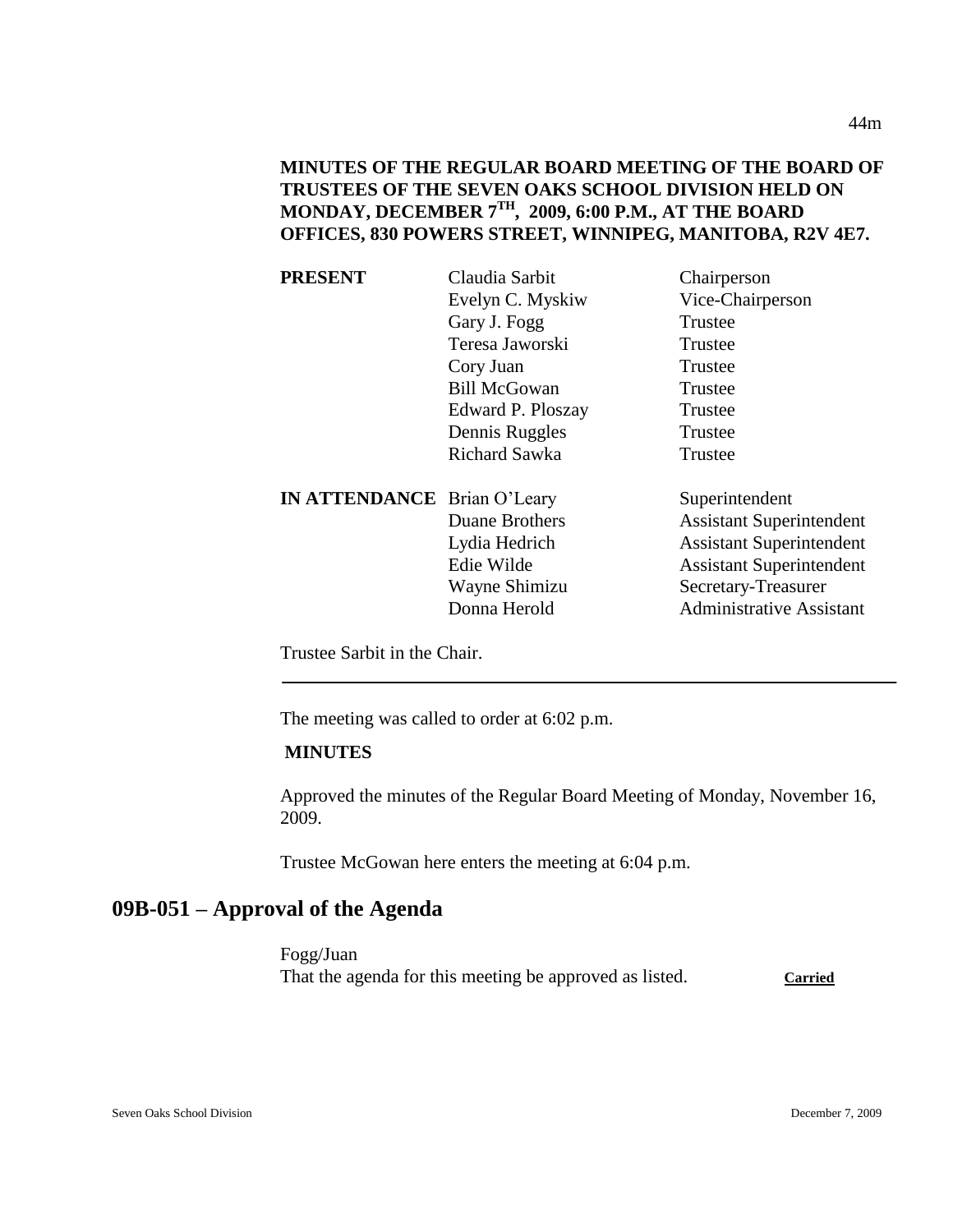#### **COMMITTEE OF THE WHOLE**

# **09B-052 – Moved into Committee of the Whole at 6:05 p.m.**

Ruggles/Ploszay That the Board move into Committee of the Whole. **Carried**

Trustee Myskiw in the Chair.

#### **OFFICERS' REPORT**

There were no reports.

#### **SPECIAL TIMED ORDERS**

6:05 p.m. Don Ward, Addictions Foundation of Manitoba, Program Supervisor, presentation regarding Youth School-Based Services. 6:30 p.m. Retired Trustee Ben Hanuschak was in attendance bringing

# **SUPERINTENDENTS' PERSONNEL REPORT**

holiday greetings.

# **09B-053 – Superintendents' Personnel Report**

Fogg/Jaworski That the Superintendents' Personnel Report be ratified.

#### **Carried**

#### ADMINISTRATIVE APPOINTMENT

Appointed Michael Pohorily to the position of Director – ITC effective December 7, 2009.

#### TEACHER APPOINTMENTS

The following were appointed to Limited Teacher-General (term) contracts:

Jennifer Chwartacki, full-time (1.00), effective January 4, 2010 to June 30, 2010 Jayme Davey, full-time (1.00), effective January 8, 2010 to March 19, 2010 Bryant Huynh, full-time (1.00), effective November 18, 2009 to June 30, 2010 Sharon Hollins, full-time (1.00), effective November 9, 2009 (indefinite)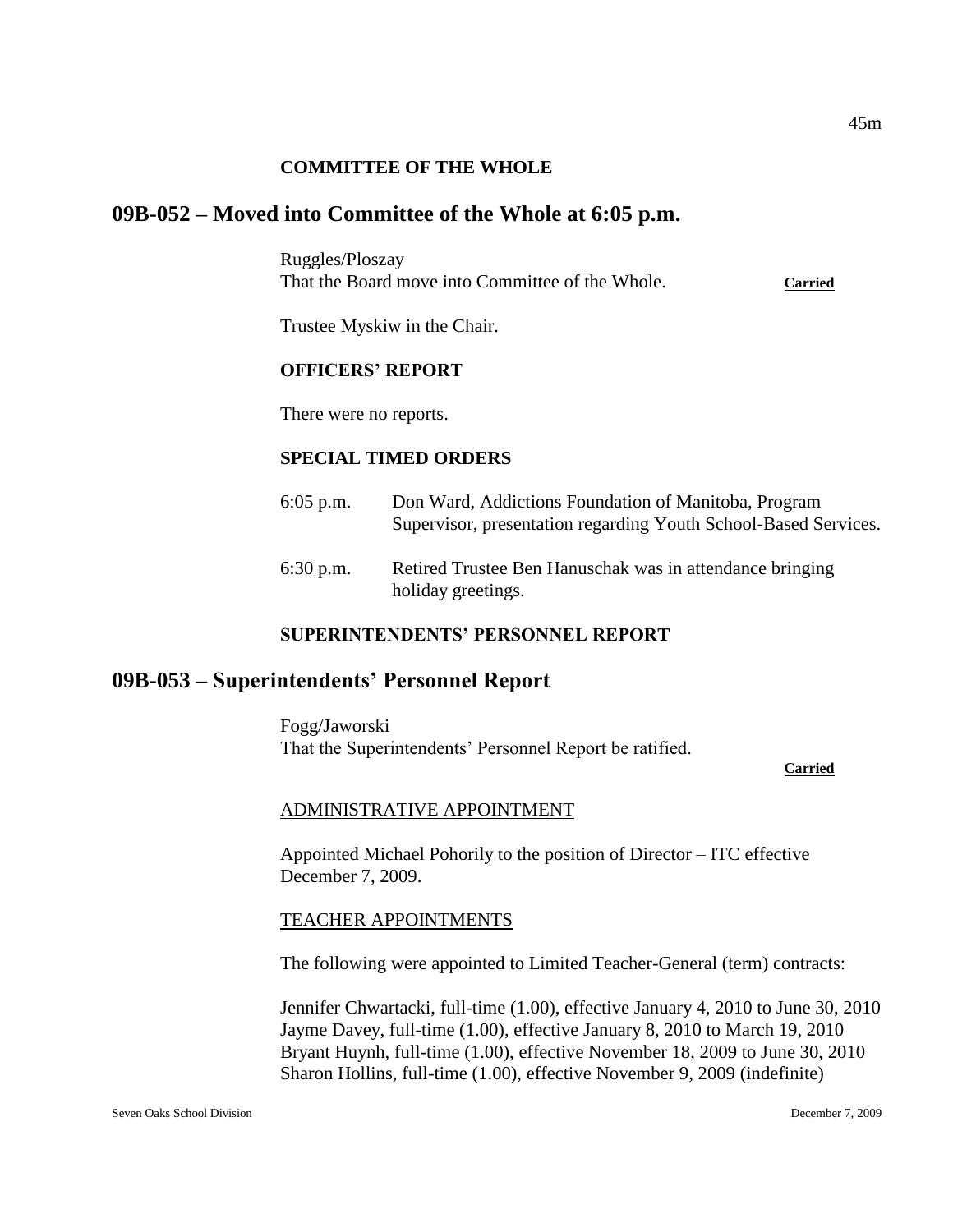#### **SUPERINTENDENTS' PERSONNEL REPORT**

Janet Nein, part-time (.75), effective January 4, 2010 to June 30, 2010 Gianfranco Riva, part-time (.50), effective January 4, 2010 to June 30, 2010 Angela Sangster, full-time (1.00), effective November 25, 2009 (indefinite) Matthew Melnyk, part-time (.50), effective January 4, 2010 to June 30, 2010 Annette Walkof, part-time (.60), effective November 3, 2009 (indefinite)

#### SUBSTITUTE TEACHER APPOINTMENTS

| Tessa Callan              | Tim Lutz          |
|---------------------------|-------------------|
| <b>Rachel Chabbert</b>    | Andrea Mair       |
| <b>Christopher Coelho</b> | Mary Mikawoz      |
| Patrick Dryburgh          | Sarah Miller      |
| Amanda Dziadyk            | Linda Pich        |
| Karen Gallagher           | Dominika Prazeres |
| <b>Sharon Gilmore</b>     | Allison Scholl    |
| Johanna Hildebrand        | Cameron Sheppard  |
| Navjeet Kambo             | Jagdeep Toor      |
| <b>Tracy Klassen</b>      | Jeff Wazney       |
| Laurie Leveille           | Jonathan Wiebe    |
| Judith Lichtman           |                   |

#### TEACHER LEAVES OF ABSENCE

Granted Melanie Gertley a full-time (1.00) leave of absence, without pay, effective December 19, 2009 to June 30, 2010.

#### TEACHER MATERNITY AND PARENTAL LEAVES

Maternity and Parental Leaves were granted to the following:

Véronique Laprise, maternity leave, effective January 4, 2010 to January 4, 2011.

Janet Lee, maternity leave, effective January 4, 2010 to January 5, 2011.

Amanda Martin, maternity and parental leave, effective January 28, 2010 to January 18, 2011.

Carole McMillan, maternity leave extension, without pay, effective December 9, 2009 to January 3, 2010.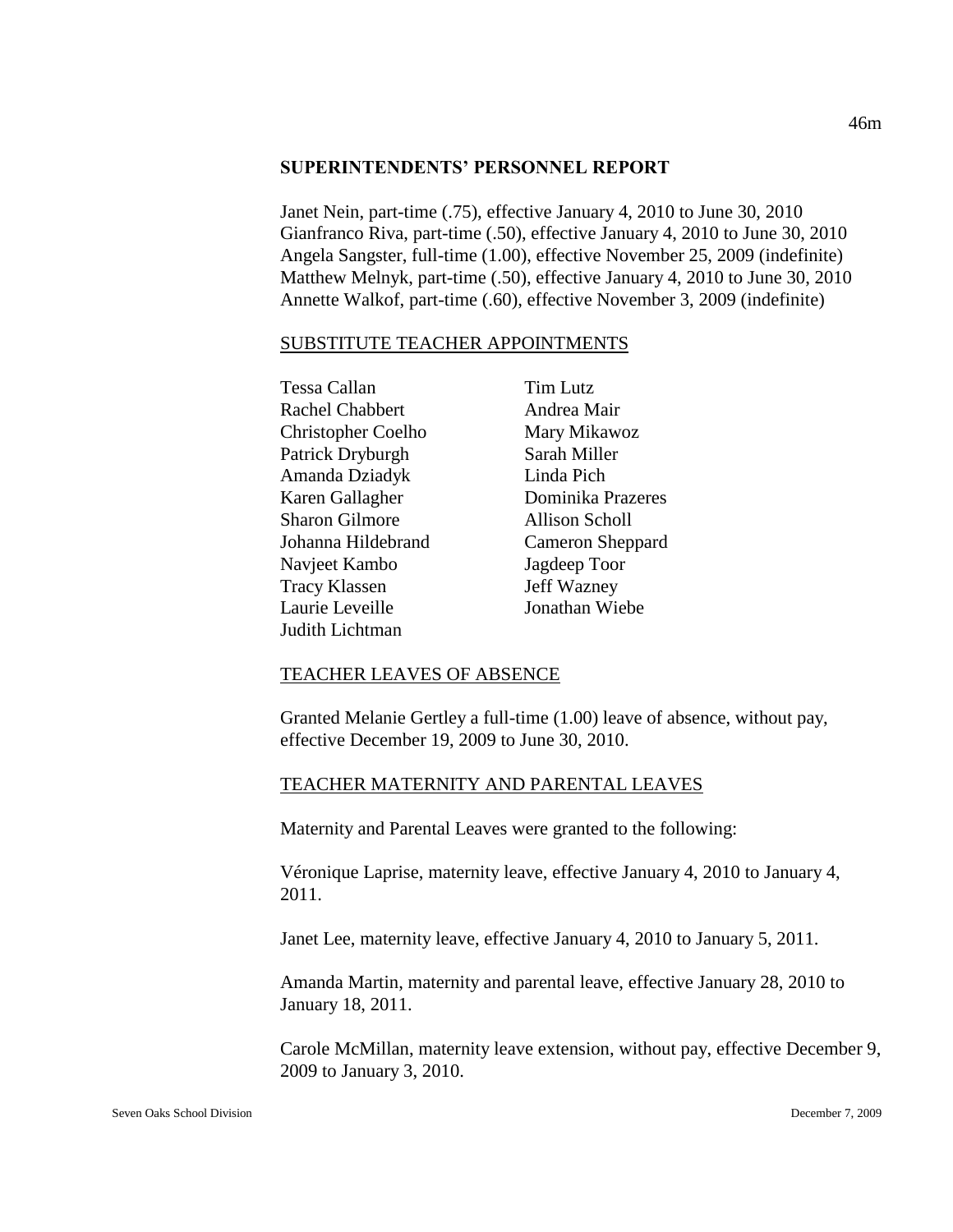#### **SUPERINTENDENTS' PERSONNEL REPORT**

Matthew Turner, parental leave, effective January 11, 2010 to March 19, 2010.

# SECRETARIAL APPOINTMENT

Appointed Dana Valente to the position of full-time (1.00) Maintenance Secretary effective December 7, 2009.

# BUS DRIVER APPOINTMENT

Appointed Dan Hordeski to a part-time (4 hours per day) bus driver position effective October 26, 20090.

# TRANSPORTATION LOGISTICS COORDINATOR RESIGNATION

Received Frank Stecky's notice of intent to resign effective November 13, 2009.

# SUPERINTENDENTS' PERSONNEL REPORT MOTIONS

Rescinded the following Superintendents' Personnel Report motion:

#09B-046 – appointing Annette Walkof to a part-time (.50) Limited Teacher-General (term) contact effective November 3, 2009 (indefinite).

# **SUPERINTENDENTS' REPORT**

The following matters were received as information:

- Personnel Matters.
- **Vandalism at Garden City Collegiate.**
- $\blacksquare$  50<sup>th</sup> Anniversary Banners.

Trustee Sarbit in the Chair

# **09B-054 – Disposition of 267 Kingsbury Avenue**

Jaworski/Ploszay

That the Board recommends that the Public Schools Finance Board approve the offer received from Habitat for Humanity for the purchase of 267 Kingsbury Avenue (Lot 75 Plan 24388 WLTO in Rls 13 and 14 Parish of Kildonan).

**Carried**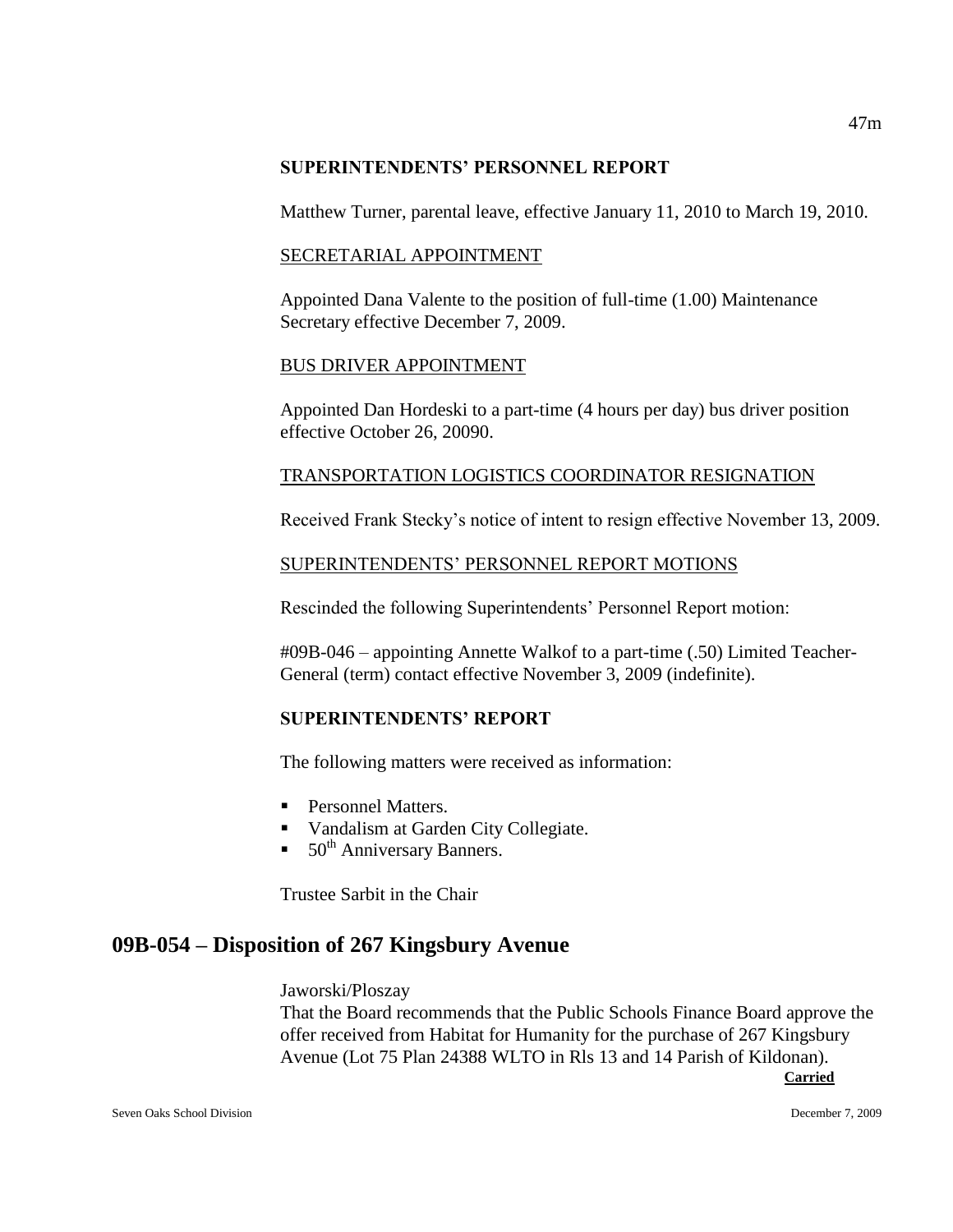# **09B-055 – Policy GAB - Workplace Safety and Health**

Fogg/Juan

That revised Policy GAB - Workplace Safety and Health be approved for inclusion in the Policy Manual. **Carried**

# **09B-056 – 2010 Resolution – Education Finance**

Myskiw/Juan

That the Board forward the following resolution to the Manitoba School Boards Association for consideration at the Regional Meeting and AGM.

*That the following be added to Manitoba School Boards Policy on Education Finance:*

*The Manitoba School Boards Association believes that the education funding formula should contain sufficient equalization measures to ensure equity of opportunity for students and fairness for taxpayers in divisions with low assessment bases.*

*Rationale:*

*The Manitoba School Boards Policies and Beliefs states that equity is an important principle in education finance, but does not make specific mention of the need for equalization to benefit school divisions that are disadvantaged by a limited property assessment base. This resolution will augment existing policy.* **Carried**

# **09B-057– By-Law No. 3 – 2009**

McGowan/Fogg

That By-Law No. 3-2009 for the purpose of the self-financing of expenses related to the construction of the link addition to Garden City Collegiate Institute be given first reading. **Carried**

#### **SUPERINTENDENTS' REPORT**

The following matters were received as information:

- Education for Sustainable Development School newsletters will no longer be printed and distributed to Trustees. Link to on-line newsletters will be sent electronically.
- Enrolment/Physical Needs Forecast.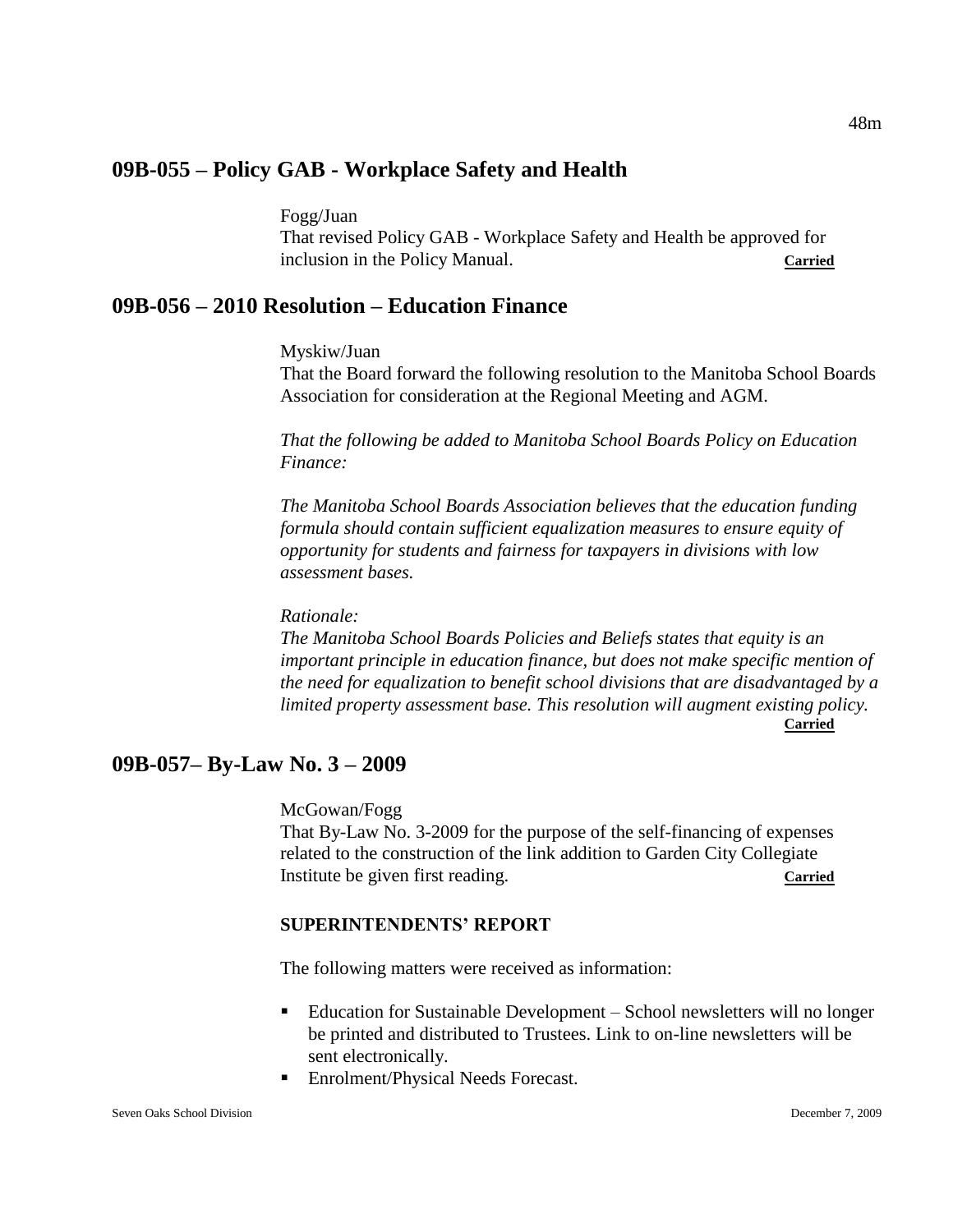# **09B-058– Notice of Intent for New Schools Construction in Amber Trails and Riverbend**

Sawka/Fogg

That the Board of Trustees approve the submission of a Notice of Intent to the Public Schools' Finance Board for the construction of a Kindergarten to Grade Eight school in the Amber Trails area and the construction of a Kindergarten to Grade Five French Immersion Milieu school in the Riverbend (Swinford) area. **Carried**

#### **SPECIAL TIMED ORDERS**

- 7:30 p.m. Grade 4 students and teacher Craig Melanson from Victory School – presentation of recent fundraiser "Help SOPAR Build a well in India".
- 7:45 p.m. Anna Mangano, Vice-Principal and Community Coordinators Dave Mathers, Cheryl Rajfur and Debbie Talling - overview of Summer 2009 programming and goals for next summer.

# **CONSENT AGENDA**

# **09B-059– Consent Agenda**

Jaworski/Juan That the Consent Agenda be approved. **Carried**

Cheque Listing - November 2009

That cheques #2101069-#2101485, #210001283-#210001771, and #210035-  $\text{\#}210052(US)$  in the amount of \$5,051,853.11 be approved.

Bockstael Construction Certificate of Payment No. 29

That Certificate of Payment No. 29 for the new West Kildonan Collegiate building in the amount of \$19,102.58 be paid to Bockstael Construction.

Number Ten Architectural Group Invoice No. 7373

That Invoice No. 7373 for Garden City Collegiate Link in the amount of \$6,995.16 be paid to Number Ten Architectural Group.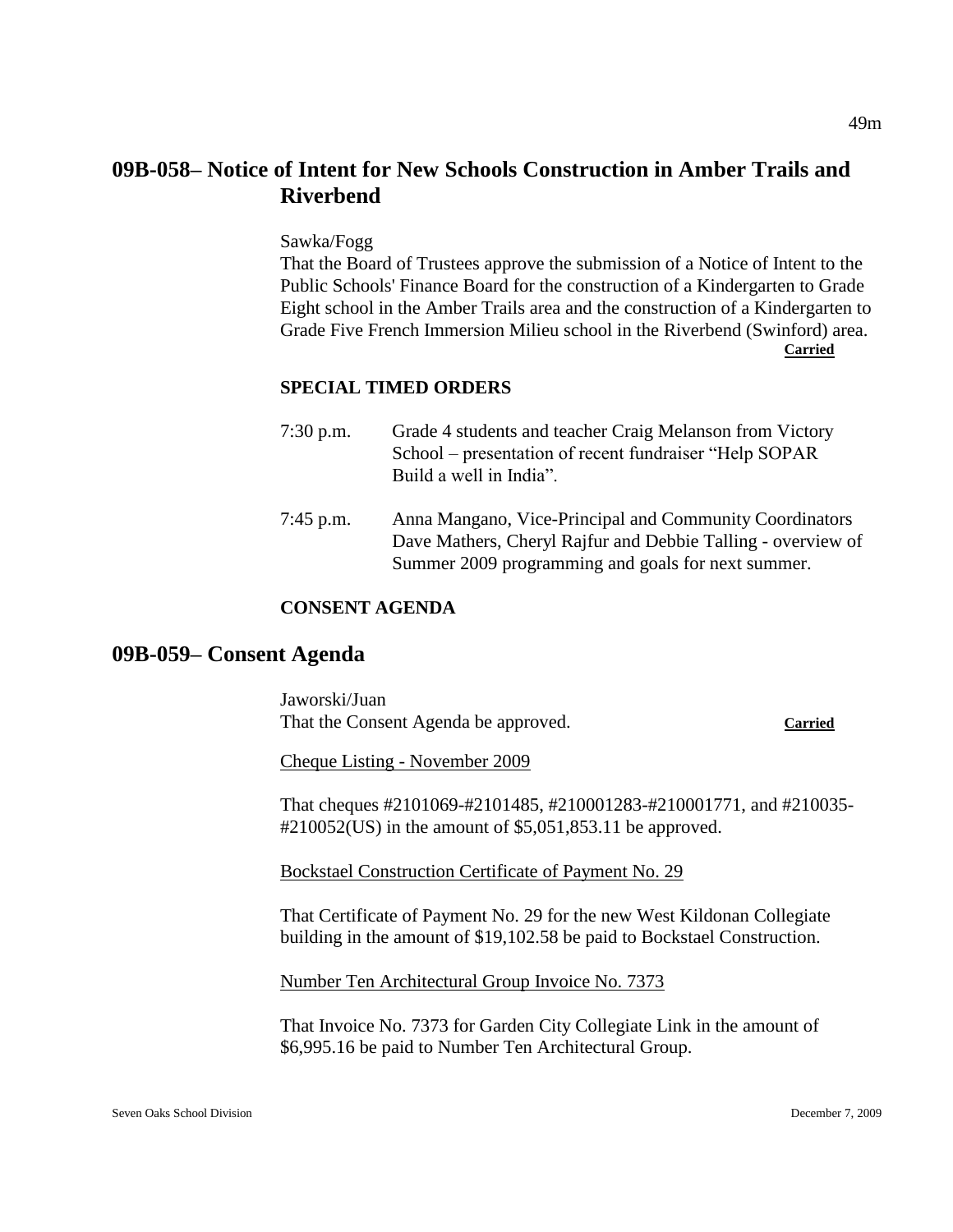#### **CONSENT AGENDA**

#### Number Ten Architectural Group Invoice No. 7375

That Invoice No. 7375 for Amber Trails Feasibility Study in the amount of \$636.10 be paid to Number Ten Architectural Group.

#### Number Ten Architectural Group Invoice No. 7376

That Invoice No. 7376 for the Riverbend Feasibility Study in the amount of \$1,264.43 be paid to Number Ten Architectural Group.

#### Number Ten Architectural Group Invoice No. 7377

That Invoice No. 7377 for Renovations at Edmund Partridge Community School in the amount of \$2,379.14 be paid to Number Ten Architectural Group.

#### Regent Construction Certificate of Payment No. 6

That Certificate of Payment No. 6 for Garden City Collegiate West Roof Replacement/Reinforcement Phase 2 in the amount of \$45,701.20 be paid to Regent Construction.

#### Statutory Holdback on Regent Construction Certificate of Payment No. 6

That 7-1/2% Statutory Holdback on Certificate of Payment No. 6 for Garden City Collegiate West Roof Replacement/Reinforcement Phase 2 in the amount of \$3,529.05 be paid to the SOSD/Regent Construction-GCCI West Roof Reinforcement/Replacement Phase 2 account.

#### Retro-Specs Consultants Ltd. Invoice No. 901083

That Invoice No. 901083 for Garden City Collegiate West Roof Replacement/Reinforcement Phase 2 in the amount of \$2,730.00 be paid to Retro-Specs Consultants Ltd.

#### Westland Construction Certificate of Payment #11

That Certificate of Payment No. 11 for Renovations at Edmund Partridge Community School in the amount of \$40,425.84 be paid to Westland Construction.

50m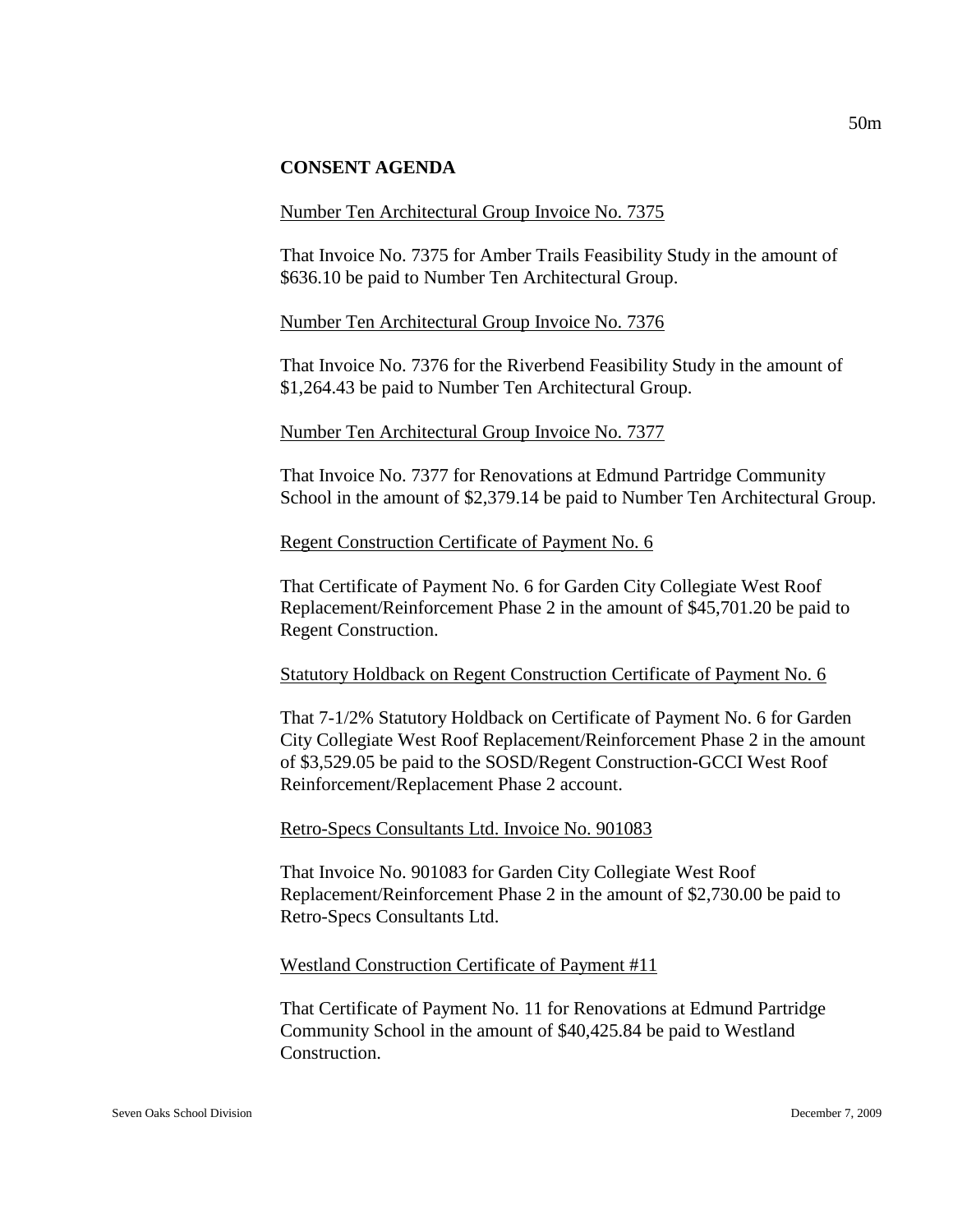# **CONSENT AGENDA**

#### Statutory Holdback on Westland Construction Certificate of Payment No. 11

That 7-1/2% Statutory Holdback on Certificate of Payment No. 11 for Renovations at Edmund Partridge Community School in the amount of \$3,121.69 be paid to Westland Construction.

#### Wheat City Roofing Ltd. Invoice No. 4732

That Invoice No. 4732 for Garden City Collegiate West High Roof Replacement in the amount of \$5,250.00 be paid to Wheat City Roofing Ltd.

# **ITEMS OF INFORMATION**

#### **OTHER REPORTS**

Duane Brothers, Assistant Superintendent, reported on the Microsoft Connected Communities Conference.

Trustee Myskiw updated the Board on Campaign 2000 held at the Children's Museum.

# **CORRESPONDENCE**

- Kerri Irvin-Ross, Minister of Healthy Living and Chair of Healthy Child Committee of Cabinet: Funding for the 2009/2010 school year to support Healthy Schools activities.
- Hugh Coburn, President, Manitoba School Boards Association: Equity in Education Funding.
- Heather Demetrioff, Associate Director, Manitoba School Boards Association: Procedures for booking hotel rooms for the MSBA 2010 Annual Convention.
- Manitoba School Boards Association Salary Bulletins: No.12-2009 Portage la Prairie School Division and Portage la Prairie Teachers' Association Ratified Agreement; No.13-2009 Flin Flon School Division and Flin Flon Teachers' Association Ratified Agreement; No.15-2009 Brandon School Division and CUPE (All Classifications) Agreement-In-Committee; No.16-2009 Winnipeg School Division and CUPE Local 110 Ratified Settlement; No.17-2009 Mystery Lake School District and The United Steelworkers Local 7911 Ratified Agreement; No.18-2009 Mystery Lake School District and The United Steelworkers Local 8223 Ratified Agreement.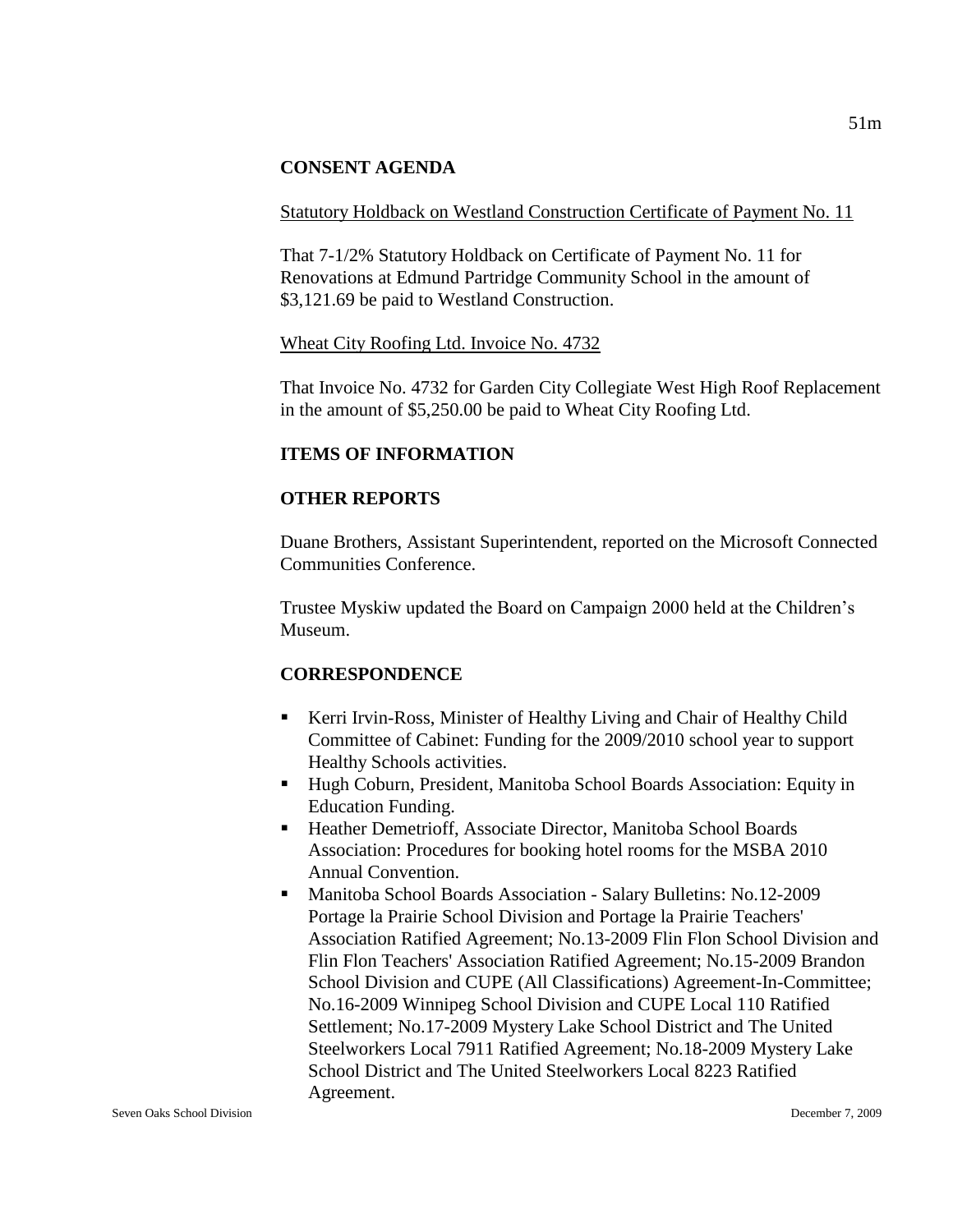# **CORRESPONDENCE**

- Justin Rempel, Labour Relations Consultant, Manitoba School Boards Association: Paraprofessional Suspension/Termination MF2009-08, Bus Paraprofessional Termination MF2009-11 and MUST Fund July 1, 2010 Fee Assessment.
- Heather Colquhoun, Accounting & Consolidations Coordinator, Manitoba Education, Citizenship & Youth: FRAME Reports based on 2009/2010 budgets.
- Number Ten Architectural Group: Change Order No. 35 for New West Kildonan Collegiate.
- Gordon Fritzsche, Manager/Assistant Coach, West Kildonan Collegiate Wolverines Hockey: Participation in the Canadian Cup Hockey Tournament, December 2 to 6, 2009, Montreal.
- Gary Freeman, President, PWI Insurance Services (Agency) Ltd.: SSQ Policy 59270 - CUPE 731 Long Term Disability Benefit.
- Barb Unrau, Executive Assistant, Manitoba School Boards Association: Minutes of Region #5 & #6 Fall Meeting.
- Karen Velthuys, Chair-Board of Trustees, Pembina Trails School Division: Nomination of Jacquie Field for MSBA Vice-President for Boards Over 6,000 Students.
- Karen Velthuys, Chair-Board of Trustees, Pembina Trails School Division: Retroactive Increase in Tariff of Royalties.
- Karla Willis, Scheduling Assistant to the Premier, Office of the Premier: Request for meeting with Premier taken into consideration.
- MERN Winter Forum: Learning What Works for Social Justice: Call for Presenters.
- Frontier School Division: Ad for position of Chief Superintendent due to the retirement of incumbent.
- **MSBA Long Service Award: MSBA will honour Trustees at March 2010** Convention.
- **MSBA Convention and KidSport: Annual Convention and Kidsport Raffle.**
- The Association of School Business Officials International: Annual Report April 1, 2008 through March 31, 2009.
- Ray Klassen, Manager of Real Estate Division, City of Winnipeg Planning, Property & Development Department: Letter of Authorization regarding Construction of Portable School Classrooms at Riverbend Community School.
- Ashok Athavale, Past President, United Nations Association in Canada Winnipeg Branch: Thanking the Division for their continued support. Also extending an invitation to Trustees to drop in and attend a conference on December 10.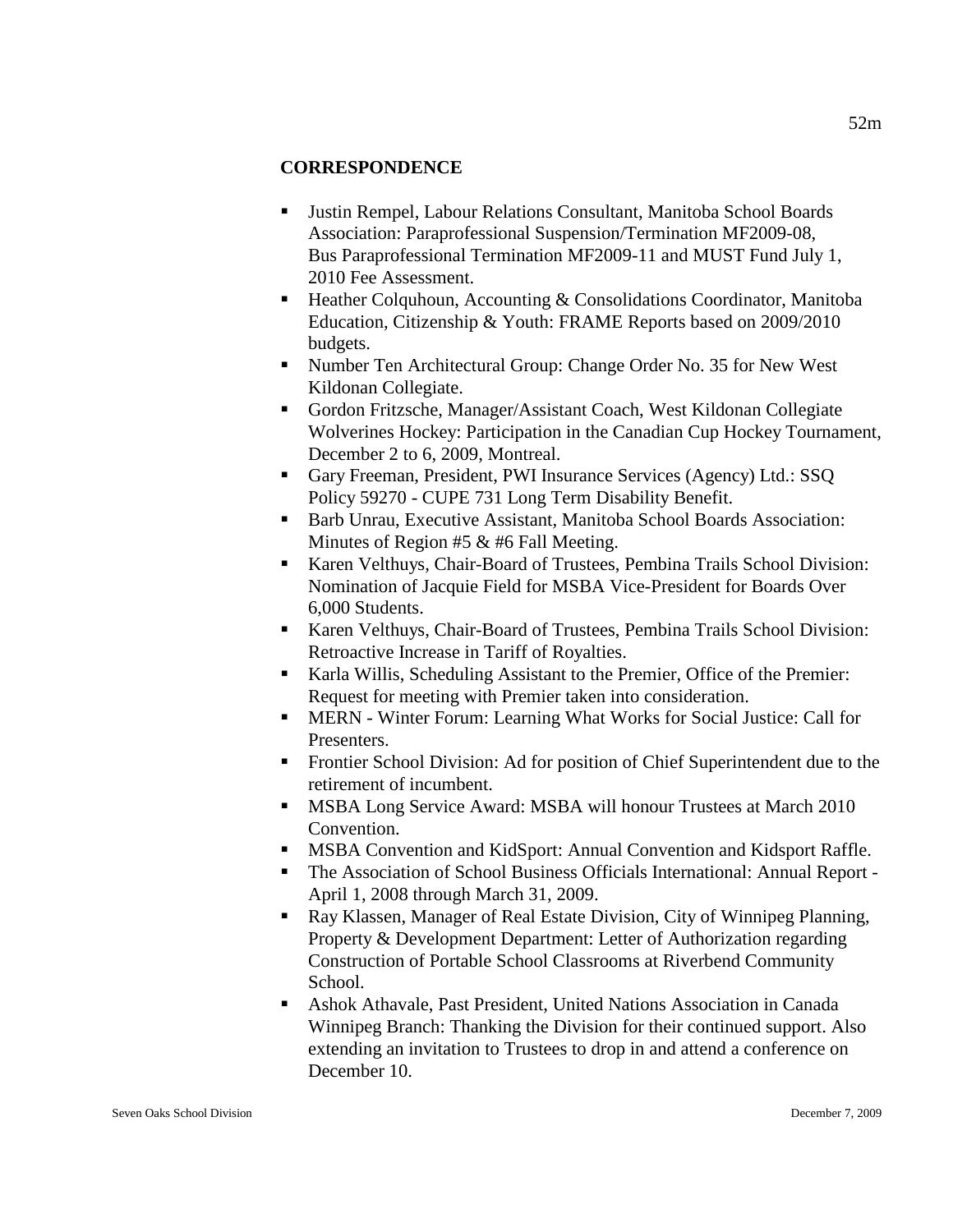#### **CORRESPONDENCE**

 Bill Woroby, Project Management Engineer, City of Winnipeg: Implementation of new Active Transportation facilities.

### **ANNOUNCEMENTS**

#### **Board Meeting Dates:**

Regular Board Meeting - Monday, January 11, 2010 - 6:00 p.m. Informal Board Meeting - Monday, January 18, 2010 - 6:00 p.m. Regular Board Meeting - Monday, January 25, 2010 - 6:00 p.m. Regular Board Meeting - Monday, February 8, 2010 - 6:00 p.m. Public Budget Meeting - Monday, February 22, 2010

Edmund Partridge Community School Grand Reopening – Wednesday, December 9, 2009.

West Kildonan Collegiate - Community Christmas Dinner - Thursday, December 10, 2009 - 4:30 p.m.

Maintenance Service Centre - 10th Annual Holiday Pancake Breakfast, Friday, December 11, 2009 - 8:00 a.m.

# **09B-060 – Moved to Committee of the Whole at 9:13 p.m.**

#### Juan/Ruggles

That the Board here returned to the Committee of the Whole at 9:13 p.m.

Trustee Myskiw in the Chair.

The following matters were received as information:

- Update on meeting with the Minister regarding Two-Tiered Education.
- Manitoba School Boards Association Equity in Education.
- Clarification of Seven Oaks data referred to in the Free Press Article, "School trustees spending on themselves rises".
- SOTA's Response to Board Letter of November 23, 2009.